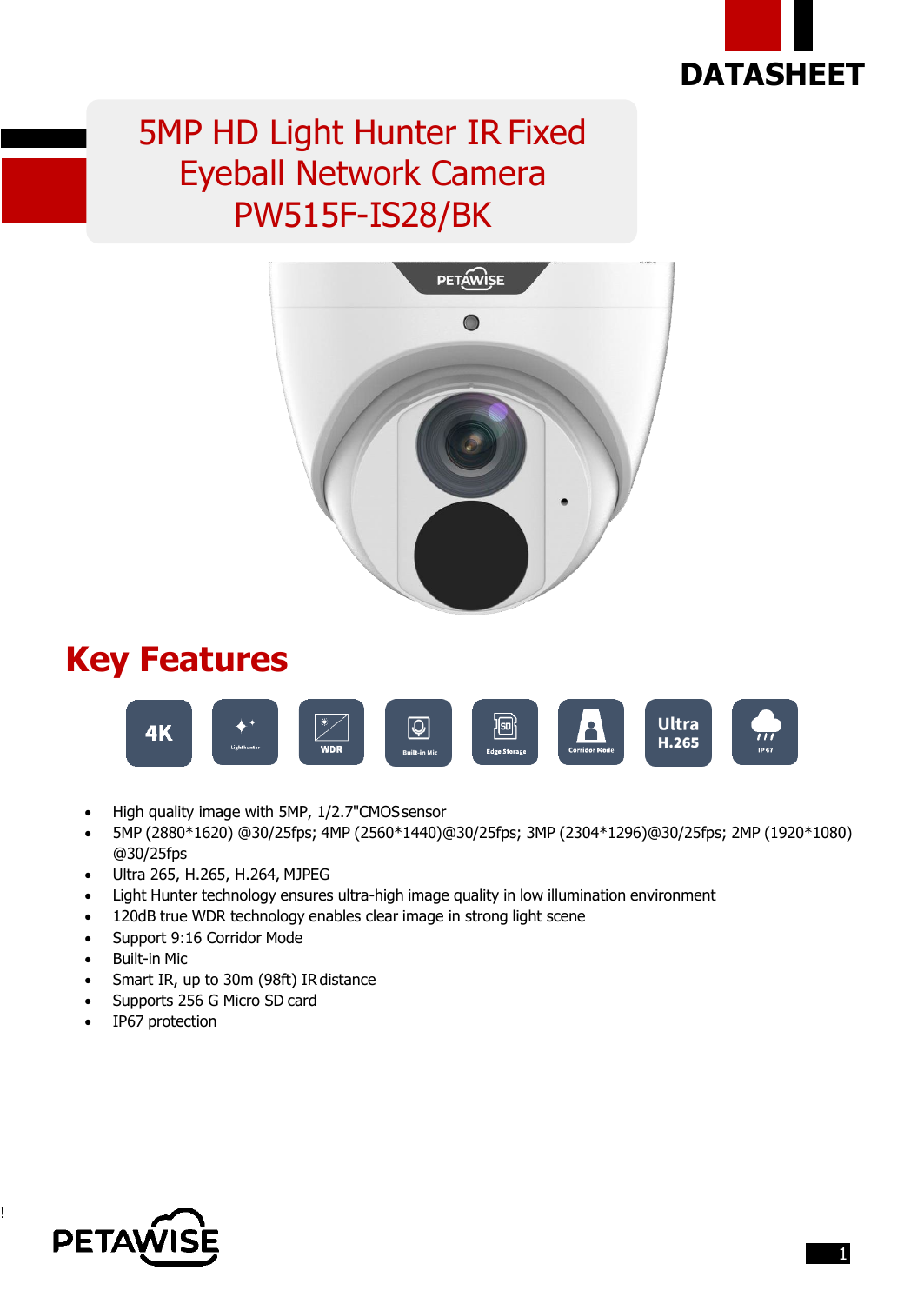

# **Specifications**

| Model No.               | <b>PW515F-I28/BK</b>                                                                                                                                                                                                                                                                                                                                                                                 |                                  |       |                                   |  |               |                                      |  |
|-------------------------|------------------------------------------------------------------------------------------------------------------------------------------------------------------------------------------------------------------------------------------------------------------------------------------------------------------------------------------------------------------------------------------------------|----------------------------------|-------|-----------------------------------|--|---------------|--------------------------------------|--|
|                         | Camera                                                                                                                                                                                                                                                                                                                                                                                               |                                  |       |                                   |  |               |                                      |  |
| Sensor                  | 1/2.7", 5.0megapixel, progressive scan, CMOS                                                                                                                                                                                                                                                                                                                                                         |                                  |       |                                   |  |               |                                      |  |
| Lens                    | 2.8mm@F1.6                                                                                                                                                                                                                                                                                                                                                                                           |                                  |       |                                   |  |               |                                      |  |
|                         | Lens (mm)                                                                                                                                                                                                                                                                                                                                                                                            | Detect (m)                       |       | Observe (m)                       |  | Recognize (m) | Identify (m)                         |  |
| <b>DORI Distance</b>    | 2.8                                                                                                                                                                                                                                                                                                                                                                                                  | 63.0                             |       | 25.2                              |  | 12.6          | 6.3                                  |  |
| Angle of View (H)       |                                                                                                                                                                                                                                                                                                                                                                                                      |                                  |       | 96.1°                             |  |               |                                      |  |
| Angle of View (V)       | $55.3^\circ$                                                                                                                                                                                                                                                                                                                                                                                         |                                  |       |                                   |  |               |                                      |  |
| Angle of View (O)       | $111.1^{\circ}$                                                                                                                                                                                                                                                                                                                                                                                      |                                  |       |                                   |  |               |                                      |  |
| Adjustment angle        | Pan: $0^{\circ} \sim 360^{\circ}$                                                                                                                                                                                                                                                                                                                                                                    |                                  |       | Tilt: $0^{\circ} \sim 80^{\circ}$ |  |               | Rotate: $0^{\circ} \sim 360^{\circ}$ |  |
| Shutter                 |                                                                                                                                                                                                                                                                                                                                                                                                      | Auto/Manual, $1 \sim 1/100000$ s |       |                                   |  |               |                                      |  |
| Minimum Illumination    | Color: 0.003Lux (F1.6, AGC ON)<br>OLux with IR on                                                                                                                                                                                                                                                                                                                                                    |                                  |       |                                   |  |               |                                      |  |
| Digital Noise Reduction | 2D/3D DNR                                                                                                                                                                                                                                                                                                                                                                                            |                                  |       |                                   |  |               |                                      |  |
| Day/Night               | IR-cut filter with auto switch (ICR)                                                                                                                                                                                                                                                                                                                                                                 |                                  |       |                                   |  |               |                                      |  |
| S/N                     | >56dB                                                                                                                                                                                                                                                                                                                                                                                                |                                  |       |                                   |  |               |                                      |  |
| IR Range                | Up to 30m (98 ft) IR range                                                                                                                                                                                                                                                                                                                                                                           |                                  |       |                                   |  |               |                                      |  |
| Wavelength              | 850nm                                                                                                                                                                                                                                                                                                                                                                                                |                                  |       |                                   |  |               |                                      |  |
| IR On/Off Control       | Auto/Manual                                                                                                                                                                                                                                                                                                                                                                                          |                                  |       |                                   |  |               |                                      |  |
| Defog                   | Digital Defog                                                                                                                                                                                                                                                                                                                                                                                        |                                  |       |                                   |  |               |                                      |  |
| <b>WDR</b>              | 120dB                                                                                                                                                                                                                                                                                                                                                                                                |                                  |       |                                   |  |               |                                      |  |
|                         |                                                                                                                                                                                                                                                                                                                                                                                                      |                                  | Video |                                   |  |               |                                      |  |
| Video Compression       | Ultra 265, H.265, H.264, MJPEG                                                                                                                                                                                                                                                                                                                                                                       |                                  |       |                                   |  |               |                                      |  |
| H.264 code profile      | Baseline profile, Main profile, High profile                                                                                                                                                                                                                                                                                                                                                         |                                  |       |                                   |  |               |                                      |  |
| Frame Rate              | Main Stream: 5MP (2880*1620), Max 30fps; 4MP (2560*1440), Max 30fps; 3MP (2304*1296),<br>Max 30fps; 1080P (1920*1080), Max 30fps;<br>Sub Stream: 720P (1280*720), Max 30fps; D1 (720*576), Max 30fps; 640*360, Max 30fps;<br>2CIF(704*288), Max 30fps; CIF(352*288), Max 30fps<br>Third Stream: D1 (720*576), Max 30fps; 640*360, Max 30fps; 2CIF (704*288), Max 30fps; CIF<br>(352*288), Max 30fps; |                                  |       |                                   |  |               |                                      |  |
| Video Bit Rate          | 128 Kbps~16 Mbps                                                                                                                                                                                                                                                                                                                                                                                     |                                  |       |                                   |  |               |                                      |  |
| <b>OSD</b>              | Up to 8 OSDs                                                                                                                                                                                                                                                                                                                                                                                         |                                  |       |                                   |  |               |                                      |  |
| Privacy Mask            | Up to 4 areas                                                                                                                                                                                                                                                                                                                                                                                        |                                  |       |                                   |  |               |                                      |  |
| <b>ROI</b>              | Up to 8 areas                                                                                                                                                                                                                                                                                                                                                                                        |                                  |       |                                   |  |               |                                      |  |
| Motion Detection        | Up to 4 areas                                                                                                                                                                                                                                                                                                                                                                                        |                                  |       |                                   |  |               |                                      |  |
| A.I. Analytics          | Cross line, Intrusion, Enter area, Leave area, Face Detection                                                                                                                                                                                                                                                                                                                                        |                                  |       |                                   |  |               |                                      |  |
|                         |                                                                                                                                                                                                                                                                                                                                                                                                      |                                  | Image |                                   |  |               |                                      |  |
| White Balance           | Auto/Outdoor/Fine Tune/Sodium Lamp/Locked/Auto2                                                                                                                                                                                                                                                                                                                                                      |                                  |       |                                   |  |               |                                      |  |
| Smart IR                | Support                                                                                                                                                                                                                                                                                                                                                                                              |                                  |       |                                   |  |               |                                      |  |
| Flip                    | Normal/Vertical/Horizontal/180°/90°Clockwise/90°Anti-clockwise                                                                                                                                                                                                                                                                                                                                       |                                  |       |                                   |  |               |                                      |  |
| De warping              | N/A                                                                                                                                                                                                                                                                                                                                                                                                  |                                  |       |                                   |  |               |                                      |  |
| <b>HLC</b>              | Supported                                                                                                                                                                                                                                                                                                                                                                                            |                                  |       |                                   |  |               |                                      |  |
| <b>BLC</b>              | Supported                                                                                                                                                                                                                                                                                                                                                                                            |                                  |       |                                   |  |               |                                      |  |



!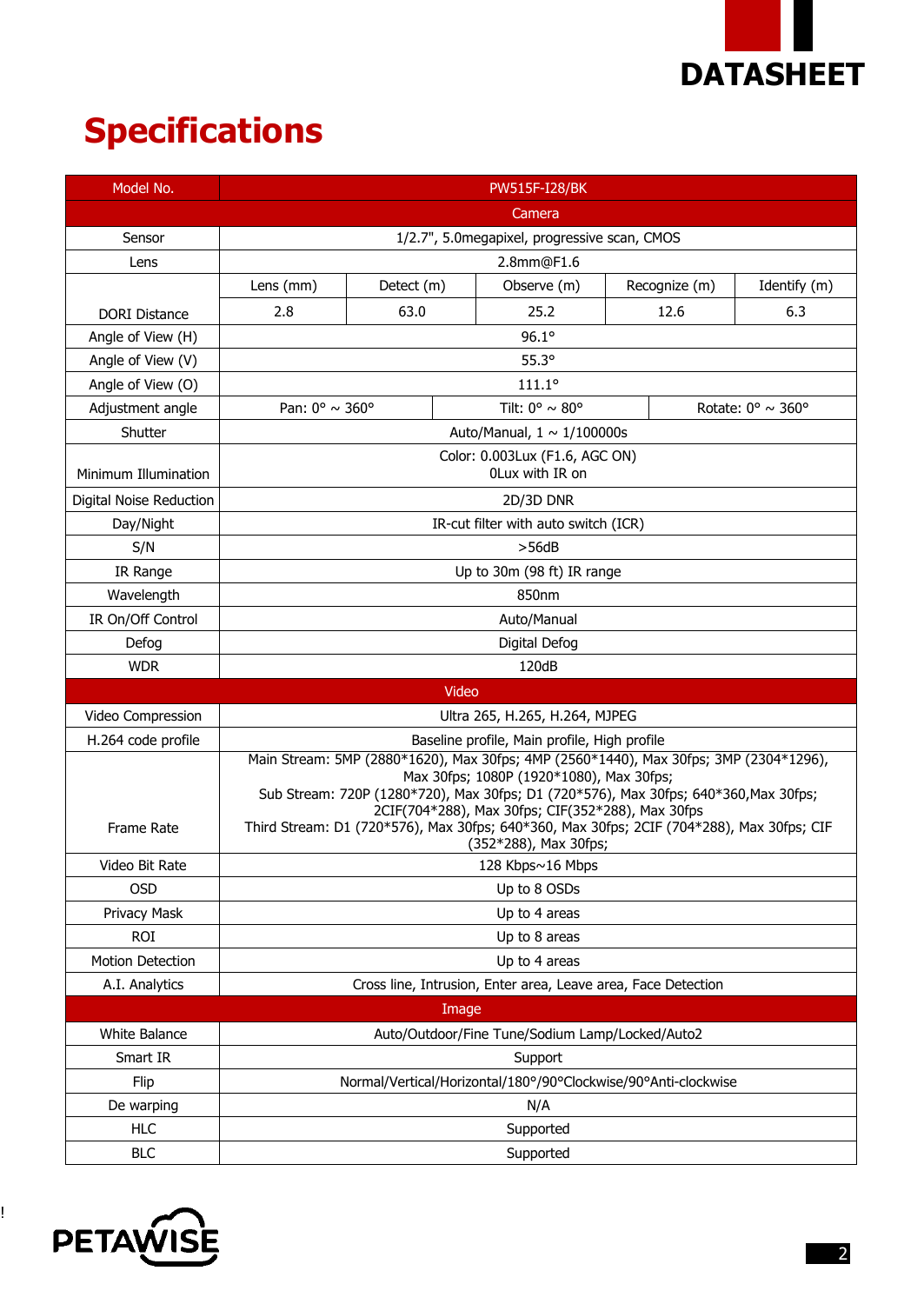

| Audio                                |                                                                                                                    |  |  |  |  |
|--------------------------------------|--------------------------------------------------------------------------------------------------------------------|--|--|--|--|
| Audio Compression                    | G.711                                                                                                              |  |  |  |  |
| Suppression                          | Supported                                                                                                          |  |  |  |  |
| Sampling Rate                        | 8KHZ                                                                                                               |  |  |  |  |
|                                      | <b>Storage</b>                                                                                                     |  |  |  |  |
| Edge Storage                         | Micro SD, up to 256GB                                                                                              |  |  |  |  |
| Network Storage                      | <b>ANR</b>                                                                                                         |  |  |  |  |
|                                      | <b>Network</b>                                                                                                     |  |  |  |  |
| Protocols                            | IPv4, IGMP, ICMP, ARP, TCP, UDP, DHCP, RTP, RTSP, RTCP, DNS, DDNS, NTP, FTP, UPnP, HTTP,<br>SNMP, HTTPS, SMTP, SSL |  |  |  |  |
| Compatible Integration               | ONVIF (Profile S, Profile G, Profile T), API                                                                       |  |  |  |  |
| Client                               | Guardstation, IMCCTV,                                                                                              |  |  |  |  |
|                                      | Plug-in required live view: IE9+, Chrome 41 and below, Firefox 52 and below                                        |  |  |  |  |
| Web Browser                          | Plug-in free live view: Chrome 57.0+, Firefox 58.0+, Edge 16+, Safari 11+                                          |  |  |  |  |
|                                      | <b>Interface</b>                                                                                                   |  |  |  |  |
| <b>Network</b>                       | 1 RJ45 10M/100M Base-TX Ethernet                                                                                   |  |  |  |  |
| <b>Built-in Mic</b>                  | Supported                                                                                                          |  |  |  |  |
|                                      | Certifications                                                                                                     |  |  |  |  |
| Certifications                       | CE: EN 60950-1<br>UL60950-1<br>UL:<br>FCC: FCC Part 15                                                             |  |  |  |  |
| General                              |                                                                                                                    |  |  |  |  |
|                                      | DC 12V±25%, PoE (IEEE 802.3af)                                                                                     |  |  |  |  |
| Power                                | Power consumption: Max 4.0W                                                                                        |  |  |  |  |
| Dimensions (L $\times$ W $\times$ H) | Φ110.5 x 94.1mm (Φ4.4" x 3.7")                                                                                     |  |  |  |  |
| Net Weight                           | 0.425kg (0.93lb)                                                                                                   |  |  |  |  |
| Material                             | Metal                                                                                                              |  |  |  |  |
| <b>Working Environment</b>           | -30°C ~ 60°C (-22°F ~ 140°F), Humidity: $\leq$ 95% RH (non-condensing)                                             |  |  |  |  |
| Storage Environment                  | -30°C ~ 60°C (-22°F ~ 140°F), Humidity: $\leq$ 95% RH (non-condensing)                                             |  |  |  |  |
| Surge Protection                     | 2KV                                                                                                                |  |  |  |  |
| <b>Ingress Protection</b>            | IP <sub>67</sub>                                                                                                   |  |  |  |  |
| <b>Reset Button</b>                  | N/A                                                                                                                |  |  |  |  |

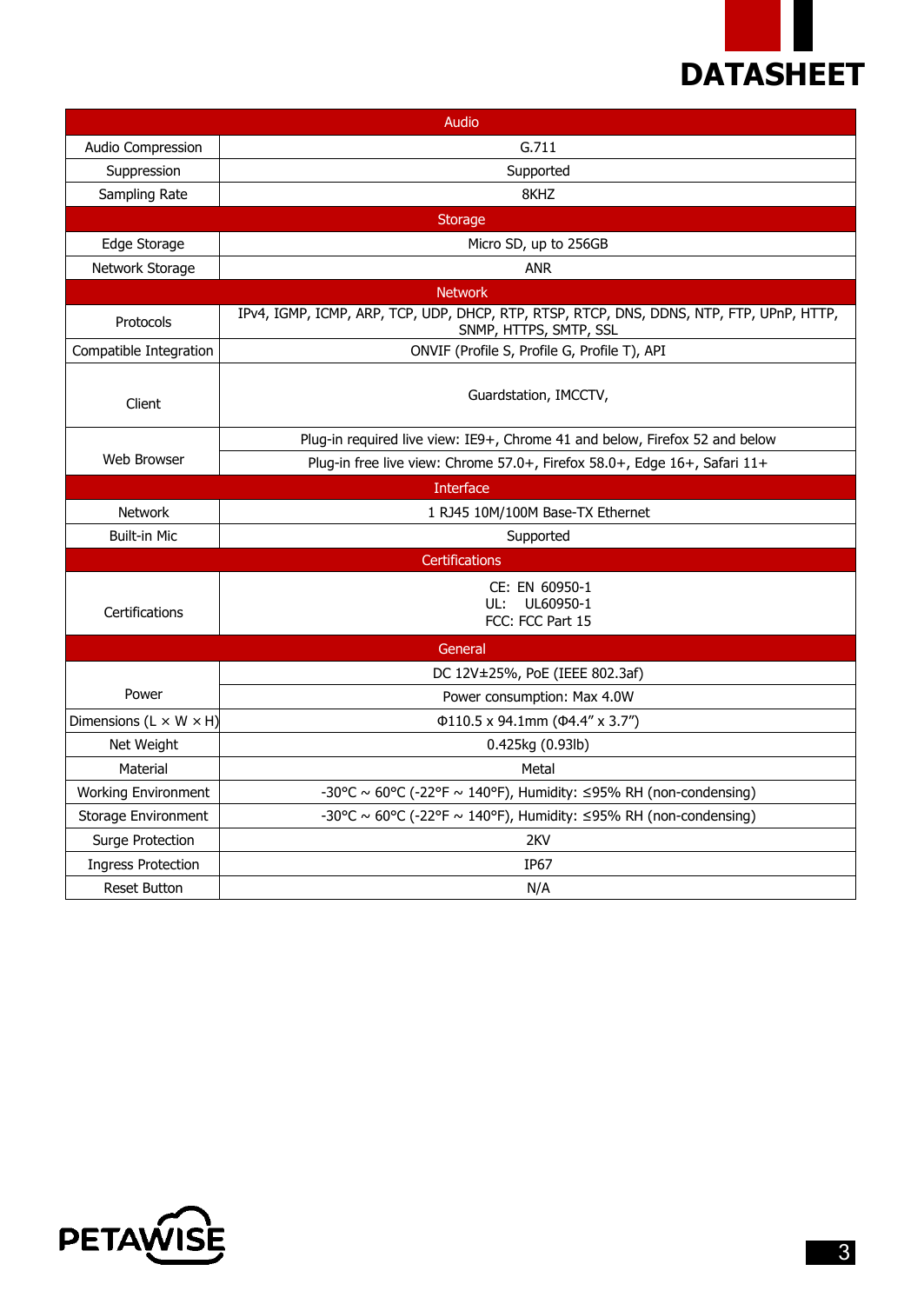

#### **Dimensions**





### **Accessories**